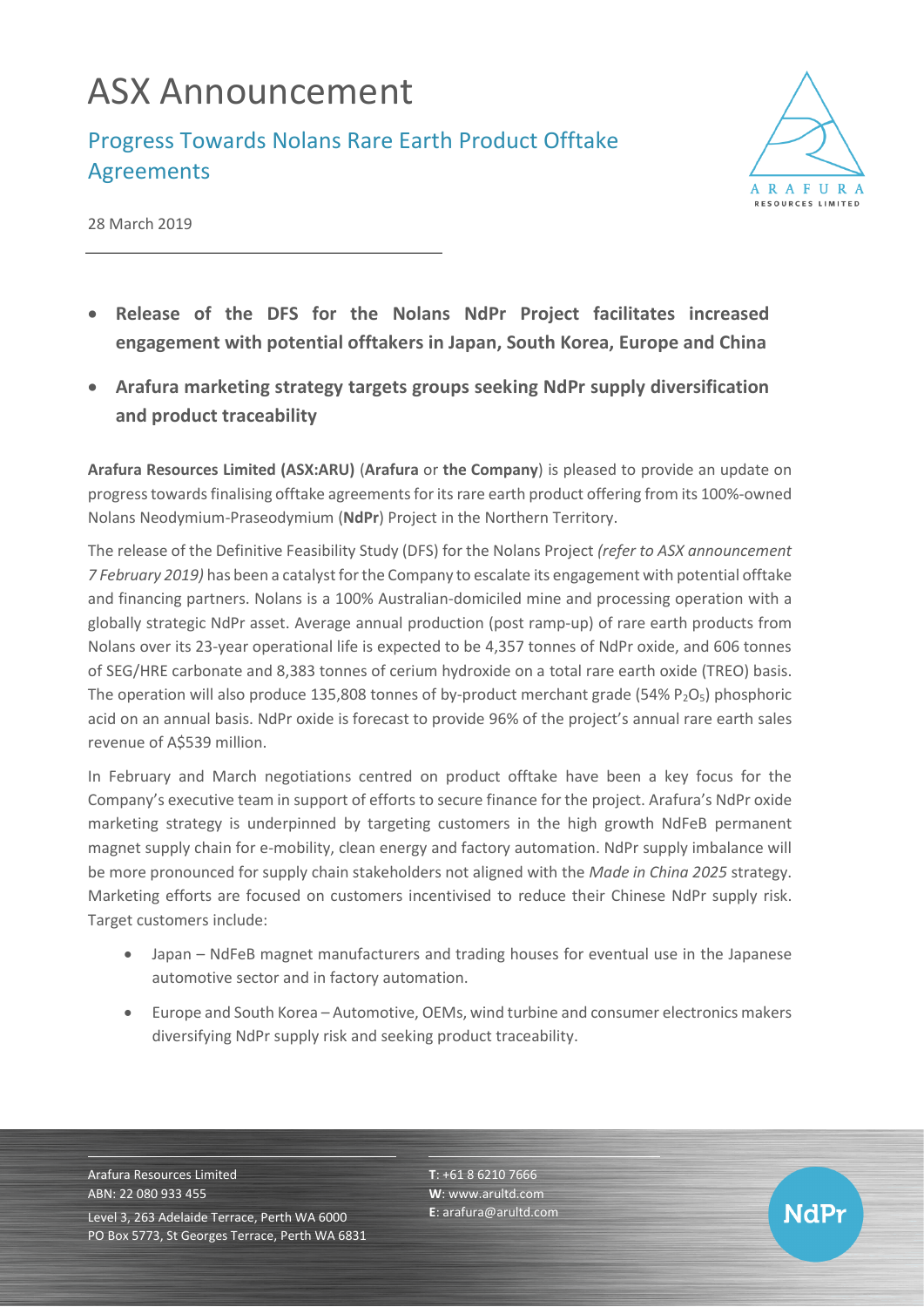



• China – Tier one NdFeB magnet manufacturers that have significant export sales to Europe, Japan and the USA.

Arafura has signed two non-binding offtake Memoranda of Understanding (MoUs) for its three rare earth products to date, which it aims to convert to contracts in the coming months. Recent engagement with participants at various points in the NdPr supply chain (*i.e.* separators, metal converters, magnet manufacturers, OEMs, end users) in Japan, South Korea, China and Europe has been very encouraging, underpinned by rising demand-side pressure for NdFeB magnets in applications that will enable the widespread adoption of e-mobility, clean energy and factory automation. The Company is also making solid progress in marketing its other rare earth products, and its phosphoric acid product to fertiliser companies in India.

The table and graphic below summarize Arafura's product offtake strategy and the status of its negotiations.

### **Important Notice**

The information in this report that relates to all the material assumptions underpinning the production target, or the forecast financial information derived from the production target, are contained in the Company's announcement of 7 February 2019. Arafura Resources confirms that it is not aware of any new information or data that materially affects the information included in the announcement of 7 February 2019 and that all material assumptions underpinning the production target and the forecast financial information in the announcement of 7 February 2019 continue to apply and have not materially changed.

| <b>Customer / Target Region</b>                                             | Amount (tonnes p.a.)    | <b>Offtake Status</b> | <b>Proportion</b><br>of Revenue <sup>1</sup> |
|-----------------------------------------------------------------------------|-------------------------|-----------------------|----------------------------------------------|
| NdPr Oxide – targeting contracts with NdFeB magnet companies &/or end users |                         |                       |                                              |
| JingCi Material Science Co.                                                 | 900                     | <b>MoU</b>            |                                              |
| China                                                                       | 3,457                   | In progress           | 96%                                          |
| Japan                                                                       |                         |                       |                                              |
| South Korea                                                                 |                         |                       |                                              |
| Europe                                                                      |                         |                       |                                              |
| SEG-HRE Carbonate – targeting contracts with rare earth processors          |                         |                       |                                              |
| China                                                                       |                         |                       |                                              |
| Japan                                                                       | 606 (TREO equivalent)   | In progress           | 1%                                           |
| Cerium Hydroxide - targeting contracts with rare earth processors           |                         |                       |                                              |
| Baotou Xinyuan Rare Earth Hi-tech                                           | 8,383 (TREO equivalent) | MoU                   | 3%                                           |

<sup>&</sup>lt;sup>1</sup> From rare earth products only

-